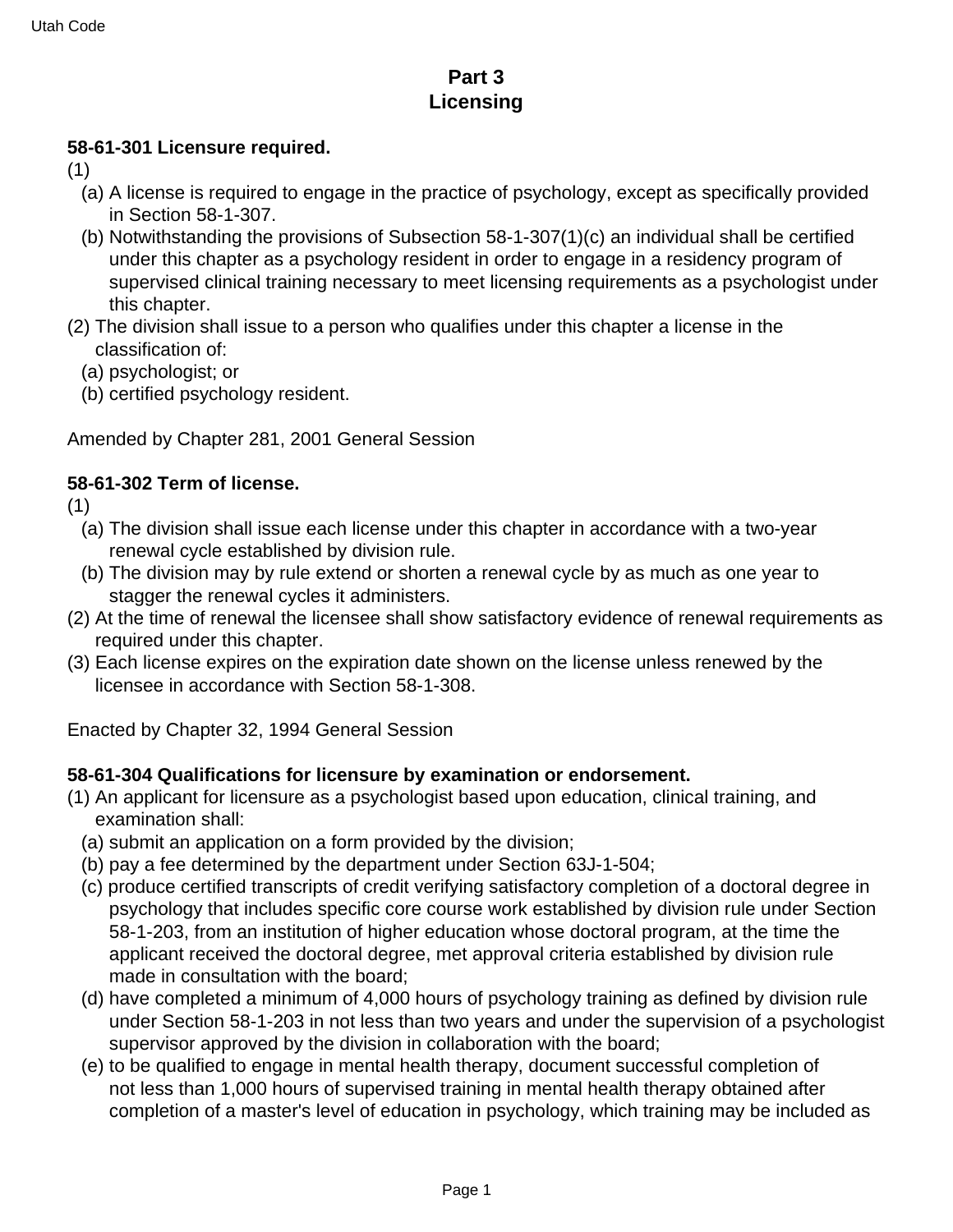part of the 4,000 hours of training required in Subsection (1)(d), and for which documented evidence demonstrates not less than one hour of supervision for each 40 hours of supervised training was obtained under the direct supervision of a psychologist, as defined by rule;

- (f) pass the examination requirement established by division rule under Section 58-1-203;
- (g) consent to a criminal background check in accordance with Section 58-61-304.1 and any requirements established by rule made in accordance with Title 63G, Chapter 3, Utah Administrative Rulemaking Act; and
- (h) meet with the board, upon request for good cause, for the purpose of evaluating the applicant's qualifications for licensure.
- (2) An applicant for licensure as a psychologist by endorsement based upon licensure in another jurisdiction shall:
	- (a) submit an application on a form provided by the division;
	- (b) pay a fee determined by the department under Section 63J-1-504;
	- (c) not have any disciplinary action pending or in effect against the applicant's psychologist license in any jurisdiction;
	- (d) have passed the Utah Psychologist Law and Ethics Examination established by division rule;
	- (e) provide satisfactory evidence the applicant is currently licensed in another state, district, or territory of the United States, or in any other jurisdiction approved by the division in collaboration with the board;
	- (f) provide satisfactory evidence the applicant has actively practiced psychology in that jurisdiction for not less than 2,000 hours or one year, whichever is greater;
	- (g) provide satisfactory evidence that:
		- (i) the education, supervised experience, examination, and all other requirements for licensure in that jurisdiction at the time the applicant obtained licensure were substantially equivalent to the licensure requirements for a psychologist in Utah at the time the applicant obtained licensure in the other jurisdiction; or
		- (ii) the applicant is:
			- (A) a current holder of Board Certified Specialist status in good standing from the American Board of Professional Psychology;
			- (B) currently credentialed as a health service provider in psychology by the National Register of Health Service Providers in Psychology; or
			- (C) currently holds a Certificate of Professional Qualification (CPQ) granted by the Association of State and Provincial Psychology Boards;
	- (h) consent to a criminal background check in accordance with Section 58-61-304.1 and any requirements established by rule made in accordance with Title 63G, Chapter 3, Utah Administrative Rulemaking Act; and
	- (i) meet with the board, upon request for good cause, for the purpose of evaluating the applicant's qualifications for licensure.
- (3)
	- (a) An applicant for certification as a psychology resident shall comply with the provisions of Subsections  $(1)(a)$ ,  $(b)$ ,  $(c)$ ,  $(g)$ , and  $(h)$ .
	- (b)
		- (i) An individual's certification as a psychology resident is limited to the period of time necessary to complete clinical training as described in Subsections (1)(d) and (e) and extends not more than one year from the date the minimum requirement for training is completed, unless the individual presents satisfactory evidence to the division and the Psychologist Licensing Board that the individual is making reasonable progress toward passing the qualifying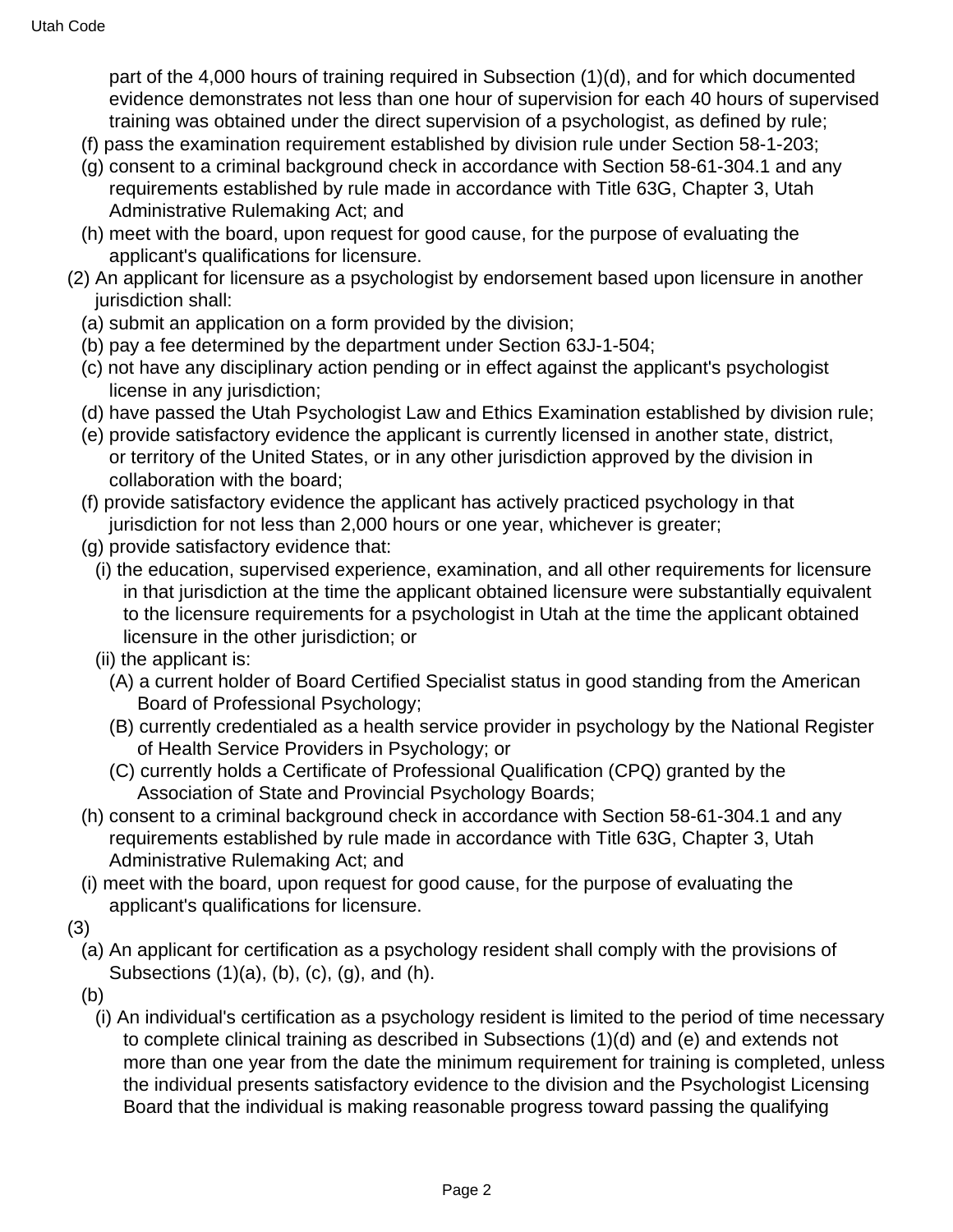examination or is otherwise on a course reasonably expected to lead to licensure as a psychologist.

(ii) The period of time under Subsection (3)(b)(i) may not exceed two years past the date the minimum supervised clinical training requirement has been completed.

Amended by Chapter 339, 2020 General Session

# **58-61-304.1 Criminal background check.**

- (1) An applicant for licensure under this chapter who requires a criminal background check shall:
	- (a) submit fingerprint cards in a form acceptable to the division at the time the license application is filed; and
	- (b) consent to a fingerprint background check conducted by the Bureau of Criminal Identification and the Federal Bureau of Investigation regarding the application.
- (2) The division shall:
	- (a) in addition to other fees authorized by this chapter, collect from each applicant submitting fingerprints in accordance with this section the fee that the Bureau of Criminal Identification is authorized to collect for the services provided under Section 53-10-108 and the fee charged by the Federal Bureau of Investigation for fingerprint processing for the purpose of obtaining federal criminal history record information;
	- (b) submit from each applicant the fingerprint card and the fees described in Subsection (2)(a) to the Bureau of Criminal Identification; and
	- (c) obtain and retain in division records a signed waiver approved by the Bureau of Criminal Identification in accordance with Section 53-10-108 for each applicant.
- (3) The Bureau of Criminal Identification shall, in accordance with the requirements of Section 53-10-108:
	- (a) check the fingerprints submitted under Subsection (2)(b) against the applicable state and regional criminal records databases;
	- (b) forward the fingerprints to the Federal Bureau of Investigation for a national criminal history background check; and
	- (c) provide the results from the state, regional, and nationwide criminal history background checks to the division.
- (4) The division may not disseminate outside of the division any criminal history record information that the division obtains from the Bureau of Criminal Identification or the Federal Bureau of Investigation under the criminal background check requirements of this section.

Enacted by Chapter 339, 2020 General Session

## **58-61-305 Qualifications for admission to examination.**

 All applicants for admission to any examination qualifying an individual for licensure under this chapter shall:

- (1) submit an application on a form provided by the division;
- (2) pay the fee established for the examination; and
- (3) certify under penalty of perjury as evidenced by notarized signature on the application for admission to the examination that the applicant:
	- (a) has completed the education requirement under this chapter and been awarded the earned degree required for licensure; and
	- (b) has successfully completed the supervised training required under this chapter for licensure.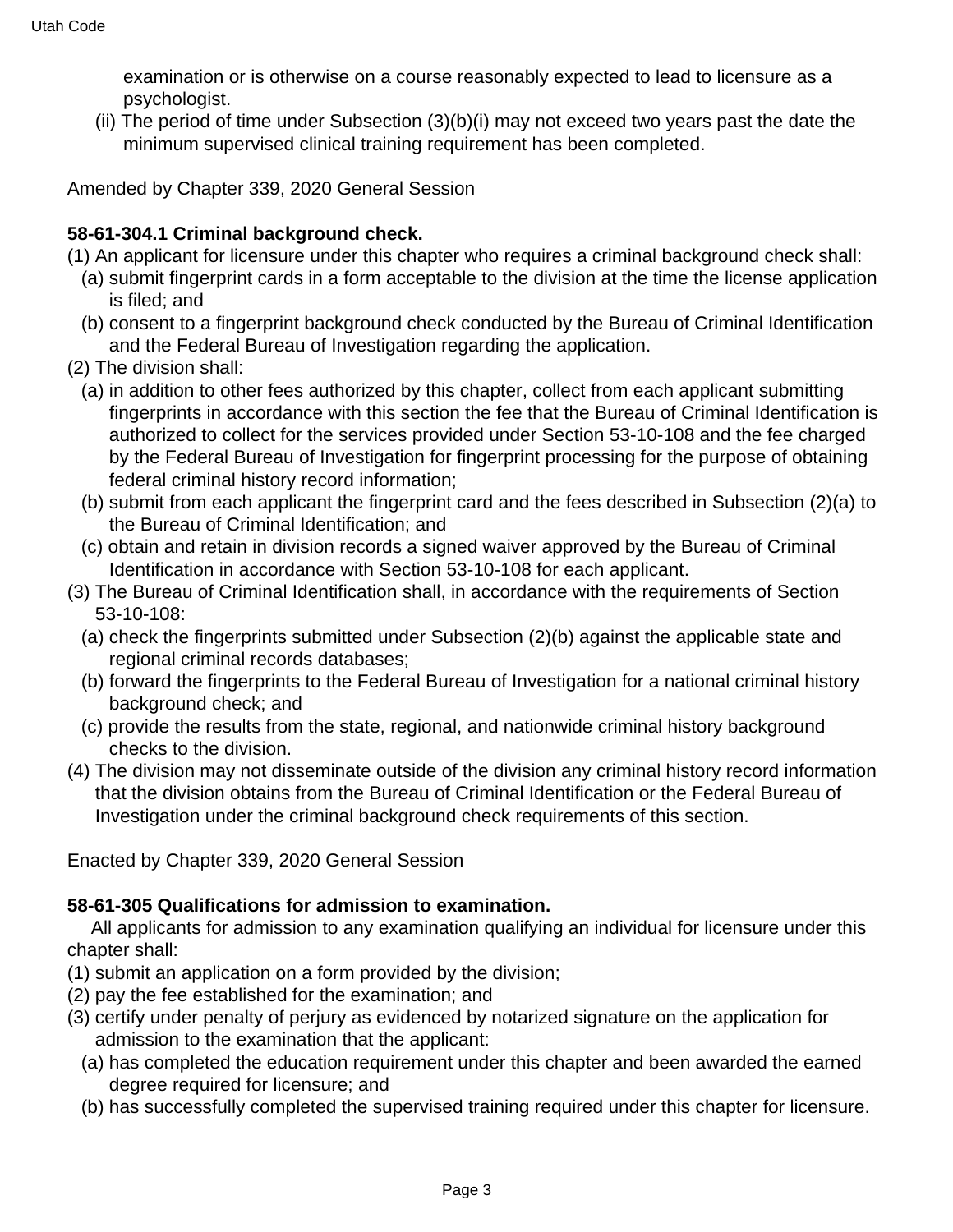Enacted by Chapter 32, 1994 General Session

## **58-61-306 Continuing education.**

 By rule made under Section 58-1-203, the division may establish a continuing education requirement as a condition for renewal of a license under this chapter upon finding continuing education is necessary to reasonably protect the public health, safety, or welfare.

Enacted by Chapter 32, 1994 General Session

# **58-61-307 Exemptions from licensure.**

- (1) Except as modified in Section 58-61-301, the exemptions from licensure in Section 58-1-307 apply to this chapter.
- (2) In addition to the exemptions from licensure in Section 58-1-307, the following when practicing within the scope of the license held, may engage in acts included within the definition of practice as a psychologist, subject to the stated circumstances and limitations, without being licensed under this chapter:
	- (a) a physician and surgeon or osteopathic physician licensed under Chapter 67, Utah Medical Practice Act, or Chapter 68, Utah Osteopathic Medical Practice Act;
	- (b) a registered psychiatric mental health nurse specialist licensed under Chapter 31b, Nurse Practice Act;
	- (c) a recognized member of the clergy while functioning in his ministerial capacity as long as he does not represent himself as or use the title of psychologist;
	- (d) an individual who is offering expert testimony in any proceeding before a court, administrative hearing, deposition upon the order of any court or other body having power to order the deposition, or proceedings before any master, referee, or alternative dispute resolution provider;
	- (e) an individual engaged in performing hypnosis who is not licensed under this title in a profession which includes hypnosis in its scope of practice, and who:
		- (i)
			- (A) induces a hypnotic state in a client for the purpose of increasing motivation or altering lifestyles or habits, such as eating or smoking, through hypnosis;
			- (B) consults with a client to determine current motivation and behavior patterns;
			- (C) prepares the client to enter hypnotic states by explaining how hypnosis works and what the client will experience;
			- (D) tests clients to determine degrees of suggestibility;
			- (E) applies hypnotic techniques based on interpretation of consultation results and analysis of client's motivation and behavior patterns; and
			- (F) trains clients in self-hypnosis conditioning;
		- (ii) may not:
			- (A) engage in the practice of mental health therapy;
			- (B) represent himself using the title of a license classification in Subsection 58-60-102(5); or
			- (C) use hypnosis with or treat a medical, psychological, or dental condition defined in generally recognized diagnostic and statistical manuals of medical, psychological, or dental disorders;
	- (f) an individual's exemption from licensure under Subsection 58-1-307(1)(b) terminates when the student's training is no longer supervised by qualified faculty or staff and the activities are no longer a defined part of the degree program;